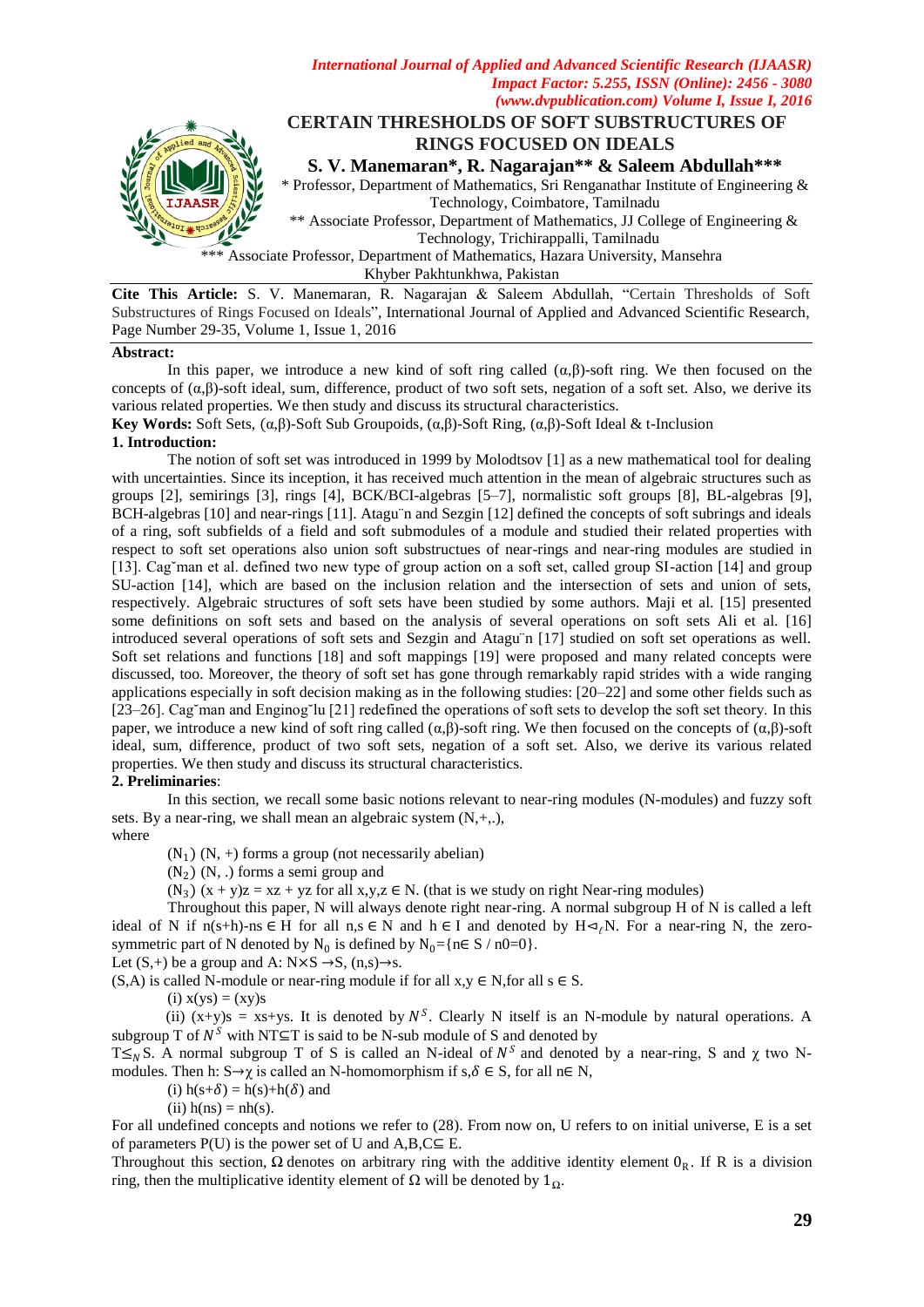## **2.1 Definition** [1]:

A pair (F,A) is called a soft set over U, where F is a mapping given by  $F : A \rightarrow P(U)$ .

In other words, a soft set over U is a parameterized family of subsets of the universe U.

Note that a soft set  $(F, A)$  can be denoted by  $F_A$ . In this case, when we define more than one soft set in some subsets A, B, C of parameters E, the soft sets will be denoted by  $F_A$ ,  $F_B$ ,  $F_C$ , respectively. On the other case, when we define more than one soft set in a subset A of the set of parameters E, the soft sets will be denoted by  $F_A$ , $G_A$ ,  $H_A$ , respectively. For more details, we refer to [11, 17, 18, 26, 29, 7]. **2.2 Definition** [21]:

The relative complement of the soft set  $F_A$  over U is denoted by  $F_A$ , where  $F_A^r : A \to P(U)$  is a mapping given as  $F_A^r(a) = U \ F_A(a)$ , for all  $a \in A$ .

## **2.3 Definition** [21]:

Let F<sub>A</sub> and G<sub>B</sub> be two soft sets over U such that A∩B  $\neq \emptyset$ . The restricted intersection of F<sub>A</sub> and G<sub>B</sub> is denoted by  $F_A \otimes G_B$ , and is defined as  $F_A \otimes G_B = (H, C)$ , where  $C = A \cap B$  and for all  $c \in C$ ,  $H(c) = F(c) \cap G(c)$ . **2.4 Definition** [21]:

Let F<sub>A</sub> and G<sub>B</sub> be two soft sets over U such that A∩B  $\neq \emptyset$ . The restricted union of F<sub>A</sub> and G<sub>B</sub> is denoted by  $F_A \cup_R G_B$ , and is defined as  $F_A \cup_R G_B = (H,C)$ , where  $C = A \cap B$  and for all  $c \in C$ ,  $H(c) = F(c) \cup G(c)$ . **2.5 Definition** [12]:

Let  $F_A$  and  $G_B$  be soft sets over the common universe U and  $\psi$  be a function from A to B. Then we can define the soft set  $\psi$  (F<sub>A</sub>) over U, where  $\psi$  (F<sub>A</sub>): B→P(U) is a set valued function defined by  $\psi$  (F<sub>A</sub>)(b) =∪{F(a)  $| a \in A$  and  $\psi(a) = b$ , if  $\psi^{-1}(b) \neq \emptyset$ ,  $= 0$  otherwise for all  $b \in B$ . Here,  $\psi(F_A)$  is called the soft image of  $F_A$ under  $\psi$ . Moreover we can define a soft set  $\psi^{-1}(G_B)$  over U, where  $\psi^{-1}(G_B)$ : A  $\to P(U)$  is a set-valued function defined by  $\psi^{-1}(G_B)(a) = G(\psi(a))$  for all  $a \in A$ . Then,  $\psi^{-1}(G_B)$  is called the soft pre image (or inverse image) of  $G_B$  under  $\psi$ .

## **2.6 Definition** [13]:

Let  $F_A$  and  $G_B$  be soft sets over the common universe U and  $\psi$  be a function from A to B. Then we can define the soft set  $\psi^*(F_A)$  over U, where  $\psi^*(F_A) : B \to P(U)$  is a set-valued function defined by  $\psi^*(F_A)(b) = \cap \{F(a)$  $|a \in A$  and  $\psi(a) = b$ , if  $\psi^{-1}(b) \neq \emptyset$ ,

=0 otherwise for all b  $\in$  B. Here,  $\psi^*(F_A)$  is called the soft anti image of  $F_A$  under  $\psi$ .

## **2.7 Definition:**

Let  $\Omega$  be a ring with respect to two binary operations '+', '.' and  $f_{\Omega} \in S(U)$ .  $f_{\Omega}$  is called a  $(\alpha, \beta)$ -soft ring over U, if f*<sup>Ω</sup>* is a (α,β)-soft groupoid over U for the binary operation "+" in S(U) induced by "+" in *Ω*, and f*<sup>Ω</sup>* is a soft groupoid over U for the binary operation "." in S(U) induced by "." in *Ω*.

## **3. Properties of**  $(\alpha, \beta)$ **-Soft Ring and**  $(\alpha, \beta)$ **-Soft Ideal:**

#### **3.1 Theorem:**

Let  $\Omega$  be a ring and  $f_{\Omega} \in S(U)$ , then  $f_{\Omega}$  is called  $(\alpha, \beta)$ -soft ring over U iff

(i)  $f_{\Omega}(x-y)\cap \alpha \supseteq f_{\Omega}(x) \cap f_{\Omega}(y) \cup \beta$ ,

(ii)  $f_{\Omega}(xy) \cap \alpha \supseteq f_{\Omega}(x) \cap f_{\Omega}(y) \cup \beta$  for all  $x, y \in \Omega$ .

#### **Proof:**

Suppose that  $f_{\Omega}$  is  $(\alpha, \beta)$ -soft ring over U. Then we have  $f_{\Omega}(x-y) \cap \alpha \supseteq f_{\Omega}(x) \cap f_{\Omega}(y) \cup \beta$  and  $f_{\Omega}(-x) \cap \alpha$  $=f_{\Omega}(x)$  ∪ β. Hence  $f_{\Omega}(x-y)$  α  $\supseteq f_{\Omega}(x)$  ∩  $f_{\Omega}(-y)$  ∪ β =  $f_{\Omega}(x)$  Ω  $f_{\Omega}(y)$  ∪ β. Moreover, as  $f_{\Omega}$  is a  $(\alpha,\beta)$ -soft groupoid over U, then we have  $f_Q(xy) \cap \alpha \supseteq f_Q(x) \cap f_Q(y) \cup \beta$ .

Conversely, suppose that  $f_{\Omega}(x-y)\cap \alpha \supseteq f_{\Omega}(x) \cap f_{\Omega}(y) \cup \beta$ ,  $f_{\Omega}(xy)\cap \alpha \supseteq f_{\Omega}(x) \cap f_{\Omega}(y) \cup \beta$  for all  $x,y \in \Omega$ . Choosing  $x = 0$ <sub>Ω</sub> yields  $f_{\Omega}( 0$ <sub>Ω</sub>—y)∩  $\alpha = f_{\Omega}(-y)$ ∩  $\alpha = f_{\Omega}(y)$  ∪ β. And  $f_{\Omega}(y)$ ∩  $\alpha = f_{\Omega}(-y)$ )∩  $\alpha \supseteq f_{\Omega}(-y)$  ∪ β for all  $y \in \Omega$ . Thus  $f_{\Omega}(-x) \cap \alpha = f_{\Omega}(x) \cup \beta$  for all  $x \in \Omega$ . Also,  $f_{\Omega}(x+y) \cap \alpha = f_{\Omega}(x(-(y)) \cap \alpha \supseteq f_{\Omega}(x) \cap f_{\Omega}(-y) \cup \beta =$ f<sub>Ω</sub>(x)  $\cap$  f<sub>Ω</sub>(y)  $\cup$  β. Therefore, f<sub>Ω</sub> is called a ( $\alpha$ ,β)-soft ring over U.

#### **3.1 Definition:**

Let  $\Omega$  be a ring. Then,  $(\alpha, \beta)$ -soft ring  $f_{\Omega}$  is called a  $(\alpha, \beta)$ -soft left ideal over U, if  $f_{\Omega}(xy) \cap \alpha \supseteq f_{\Omega}(y) \cup \beta$ for all  $x, y \in \Omega$  and  $f_{\Omega}$  is called a  $(\alpha, \beta)$ -soft right ideal over U, if  $f_{\Omega}(xy) \cap \alpha \supseteq f_{\Omega}(x) \cup \beta$  for all  $x, y \in \Omega$ . If  $f_{\Omega}$  is a (α,β)-soft left and right ideal over U, then  $f_{\Omega}$  is called to be a (α,β)-soft ideal over U.

## **3.2 Theorem:**

Let  $\Omega$  be a ring and  $f_{\Omega} \in S(U)$ , then  $f_{\Omega}$  is called  $(\alpha, \beta)$ -soft ideal over U iff

(i)  $f_{\Omega}(x-y)\cap \alpha \supseteq f_{\Omega}(x) \cap f_{\Omega}(y) \cup \beta$ ,

(ii)  $f_{\Omega}(xy) \cap \alpha \quad \supseteq f_{\Omega}(x) \cup f_{\Omega}(y) \cup \beta$  for all  $x, y \in \Omega$ .

#### **Proof:**

Suppose that  $f_{\Omega}$  is called  $(\alpha, \beta)$ -soft ideal over U. Then, we have  $f_{\Omega}(x-y)\cap \alpha \supseteq f_{\Omega}(x) \cap f_{\Omega}(y) \cup \beta$ . Moreover, since  $f_{\Omega}(xy) \cap \alpha \supseteq f_{\Omega}(x) \cup \beta$  and  $f_{\Omega}(xy) \cap \alpha \supseteq f_{\Omega}(y) \cup \beta$ , it follows that  $f_{\Omega}(xy) \cap \alpha \supseteq f_{\Omega}(x) \cup f_{\Omega}(y) \cup f_{\Omega}(y)$ β.

Conversely, suppose that  $f_{\Omega}(x-y)\cap \alpha \supseteq f_{\Omega}(x) \cap f_{\Omega}(y) \cup \beta$  and  $f_{\Omega}(xy)\cap \alpha \supseteq f_{\Omega}(x) \cup f_{\Omega}(y) \cup \beta$  for all  $x,y \in \Omega$ . Thus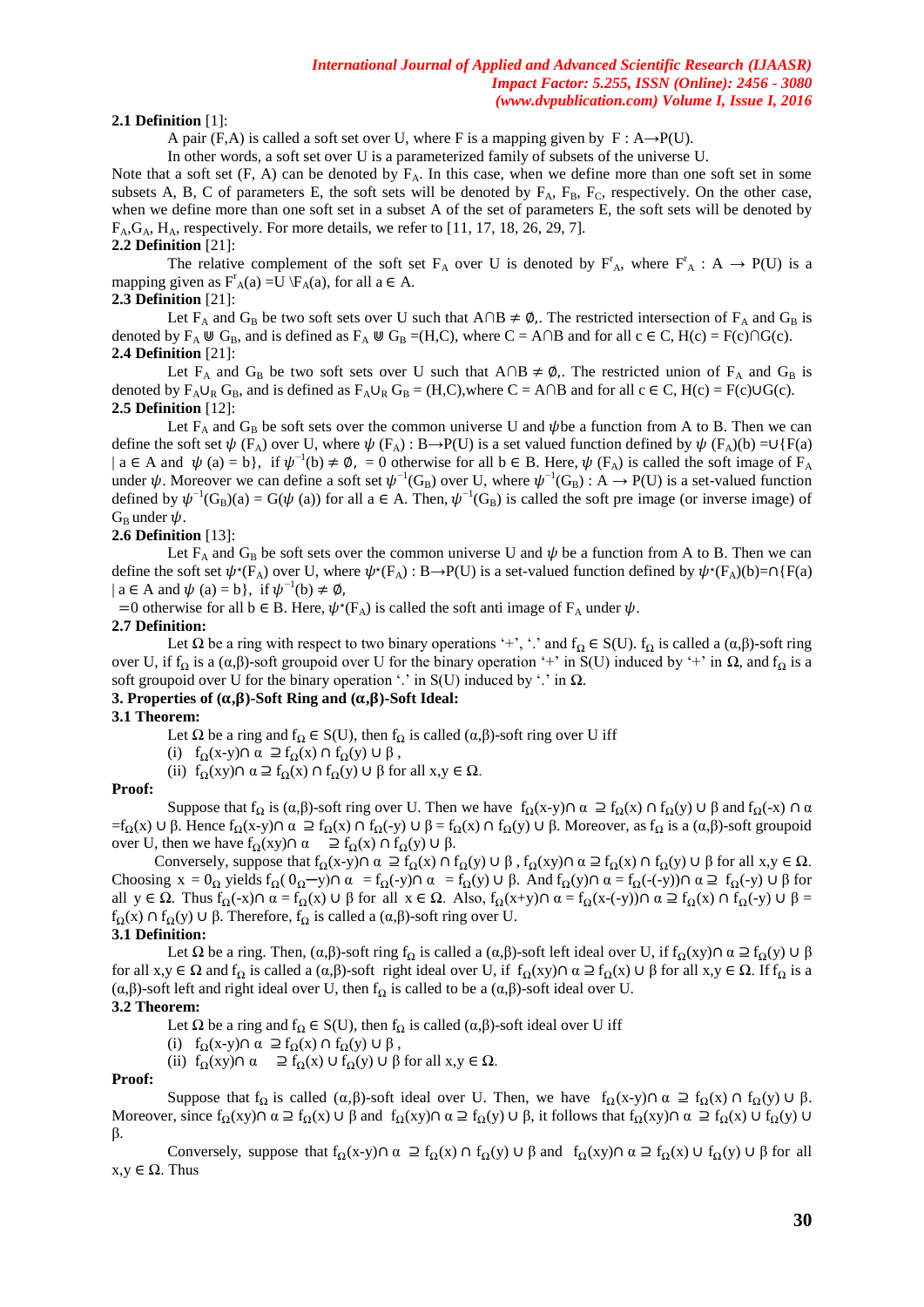$f_{\Omega}(xy)\cap \alpha \supseteq f_{\Omega}(x) \cup f_{\Omega}(y) \cup \beta \supseteq f_{\Omega}(x) \cup \beta$ ,  $f_{\Omega}(xy)\cap \alpha \supseteq f_{\Omega}(x) \cup f_{\Omega}(y) \cup \beta \supseteq f_{\Omega}(y) \cup \beta$  and  $f_{\Omega}(xy)\cap \alpha$  $\supseteq f_{\Omega}(x) \cap f_{\Omega}(y) \cup \beta$ . Therefore,  $f_{\Omega}$  is called  $(\alpha, \beta)$ -soft ideal over U.

## **3.1 Proposition:**

If f<sub>Ω</sub> is  $(α, β)$ -soft ideal over U, then f<sub>Ω</sub> $(0<sub>Ω</sub>) ∩ α ⊇ f<sub>Ω</sub>(x) ∪ β$ , for all  $x ∈ Ω$ .

## **Proof:**

Suppose that  $f_{\Omega}$  is called  $(\alpha, \beta)$ -soft ideal over U. Then, for all  $x \in \Omega$ ,  $f_{\Omega}(0_{\Omega}) \cap \alpha = f_{\Omega}(x-x) \cap \alpha \supseteq f_{\Omega}(x) \cup f_{\Omega}(x) \cup \beta \supseteq f_{\Omega}(x) \cup \beta.$ 

## **3.2 Proposition:**

Let  $\Omega$  be a ring with identity. If  $f_{\Omega}$  is ( $\alpha, \beta$ )-soft ideal over U, then  $f_{\Omega}(x) \cap \alpha \supseteq f_{\Omega}(1_{\Omega}) \cup \beta$ , for all  $x \in \Omega$ . **Proof:** 

Suppose that  $f_Q$  is  $(\alpha, \beta)$ -soft ideal over U. Then, for all  $x \in \Omega$ ,  $f_Q(x) \cap \alpha = f_Q(x1_Q) \cap \alpha \supseteq f_Q(1_Q) \cup \beta$ . **3.3 Theorem:** 

Let R be a division ring and  $f_Q \in S(U)$ . Then  $f_Q$  is  $(\alpha, \beta)$ -soft ideal over U iff  $f_Q(x) \cap \alpha = f_Q(1_Q) \cap \alpha \subseteq$  $f_{\Omega}(0_{\Omega}) \cup \beta$  for all  $0_{\Omega} \neq x \in \Omega$ .

## **Proof:**

Suppose that  $f_{\Omega}$  is  $(\alpha, \beta)$ -soft ideal over U. Since  $f_{\Omega}(0_{\Omega}) \cap \alpha \supseteq f_{\Omega}(x) \cup \beta$  for all  $x \in \Omega$ , then in particular  $f_{\Omega}(0_{\Omega}) \cap \alpha \supseteq f_{\Omega}(1_{\Omega}) \cup \beta$ . Now let  $0_{\Omega} \neq x \in \Omega$ ,

 $f_{\Omega}(x) \cap \alpha = f_{\Omega}(x 1_{\Omega}) \cap \alpha \supseteq f_{\Omega}(1_{\Omega}) \cup \beta$  and  $f_{\Omega}(1_{\Omega}) \cap \alpha = f_{\Omega}(xx^{-1}) \cap \alpha \supseteq f_{\Omega}(x) \cup \beta$ .

It follows that  $f_Q(x) ∩ α = f_Q(1_Q) ∩ α ⊆ f_Q(0_Q) ∪ β.$ Conversely,

(i) Let  $x,y \in \Omega$ . If  $x-y \neq 0_0$ , then  $f_Q(x-y) \cap \alpha = f_Q(1_0) \cap \alpha = f_Q(x) \cap \alpha \supseteq f_Q(x) \cap f_Q(y) \cup \beta$  and if  $x-y = 0_0$ , then  $f_{\Omega}(x - y) \cap \alpha = f_{\Omega}(0_{\Omega}) \cap \alpha \supseteq f_{\Omega}(x) \cup \beta \supseteq f_{\Omega}(x) \cap f_{\Omega}(y) \cup \beta$ .

(ii) Let  $x,y \in \Omega$ . If  $x \neq 0_\Omega$  and  $y=0_\Omega$ , then  $f_\Omega(xy) \cap \alpha = f_\Omega(0_\Omega) \cap \alpha \supseteq f_\Omega(1_\Omega) \cup \beta = f_\Omega(x) \cup \beta$  and  $f_\Omega(xy) \cap \alpha = f_\Omega(x) \cap \beta$  $f_{\Omega}(0_{\Omega}) \cap \alpha \supseteq f_{\Omega}(1_{\Omega}) \cup \beta = f_{\Omega}(y) \cup \beta$ . Thus  $f_{\Omega}(xy) \cap \alpha \supseteq f_{\Omega}(x) \cup f_{\Omega}(y) \cup \beta$ .

(iii) Let  $x, y \in \Omega$ . If  $x \neq 0$ <sup>O</sup> and  $y \neq 0$ <sup>O</sup>, then either  $xy \neq 0$ <sup>O</sup> or  $xy = 0$ <sup>O</sup>.

If  $xy \neq 0_Q$ , then  $f_Q(xy) \cap \alpha = f_Q(1_Q) \cap \alpha = f_Q(x) \cup \beta$  and  $f_Q(xy) \cap \alpha = f_Q(1_Q) \cap \alpha = f_Q(y) \cup \beta$ .

If  $xy = 0_\Omega$ , then  $f_\Omega(xy) \cap \alpha = f_\Omega(0_\Omega) \cap \alpha \supseteq f_\Omega(x) \cup \beta$  and  $f_\Omega(xy) \cap \alpha = f_\Omega(0_\Omega) \cap \alpha \supseteq f_\Omega(y) \cup \beta$ .

Thus  $f_{\Omega}(xy) \cap \alpha \quad \supseteq f_{\Omega}(x) \cup f_{\Omega}(y) \cup \beta$  implying that  $f_{\Omega}$  is  $(\alpha, \beta)$ -soft ideal over U. **Remark:** 

The above theorem 3.3 shows that in a division ring a  $(\alpha,\beta)$ -soft left ideal in a  $(\alpha,\beta)$ -soft ideal.

#### **3.4 Theorem:**

Let f<sub>Q</sub> be ( $\alpha, \beta$ )-soft ring / ideal over U. If f<sub>Q</sub>(x-y) = f<sub>Q</sub>(0<sub>Q</sub>) for any x,y  $\in \Omega$ , then f<sub>Q</sub>(x)∩  $\alpha = f<sub>Q</sub>(y) \cup \beta$ . **Proof:** 

Assume that  $f_{\Omega}(x-y) = f_{\Omega}(0_{\Omega})$  for any  $x, y \in \Omega$ . Then  $f_{\Omega}(x) \cap \alpha = f_{\Omega}(x-y+y) \cap \alpha \supseteq f_{\Omega}(x-y)$   $\cup f_{\Omega}(y)$   $\cup$  $β = f<sub>Ω</sub>(0<sub>Ω</sub>) ∪ f<sub>Ω</sub>(y) ∪ β = f<sub>Ω</sub>(y) ∪ β.$ 

Similarly, using  $f_{\Omega}(x-y) \cap \alpha = f_{\Omega}(-(y-x)) \cap \alpha = f_{\Omega}(y-x) = f_{\Omega}(0_{\Omega})$ , we have  $f_{\Omega}(y) \cap \alpha \supseteq f_{\Omega}(x) \cup \beta$ . mpleted.

## **3.3 Proposition:**

Let f<sub>Q</sub> be ( $\alpha, \beta$ )-soft ring / ideal over U such that the image of f<sub>Q</sub> is ordered by inclusion for all  $x \in \Omega$ . If  $f<sub>O</sub>(y) \cap \alpha \supset f<sub>O</sub>(x) \cup \beta$  for  $x,y \in \Omega$ , then  $f<sub>O</sub>(x-y) = f<sub>O</sub>(x) = f<sub>O</sub>(y-x)$ .

## **Proof:**

Assume that  $f_{\Omega}(y) \cap \alpha \supseteq f_{\Omega}(x) \cup \beta$  for  $x, y \in \Omega$ . Then  $f_{\Omega}(x-y) \cap \alpha \supseteq f_{\Omega}(x) \cap f_{\Omega}(y) \cup \beta = f_{\Omega}(x) \cup \beta$  and  $f_{\Omega}(x) \cap \alpha = f_{\Omega}(x - y + y) \cap \alpha \supseteq f_{\Omega}(x - y) \cup f_{\Omega}(y) \cup \beta$ 

Since,  $f_{\Omega}(y) \cap \alpha \supset f_{\Omega}(x) \cup \beta$  and  $f_{\Omega}(x) \cap \alpha \supseteq f_{\Omega}(x-y) \cup f_{\Omega}(y) \cup \beta$ , for  $x, y \in \Omega$ , then  $f_{\Omega}(x-y) \cap \alpha \subseteq f_{\Omega}(x) \cup \beta$ . It follows that  $f_{\Omega}(x-y) = f_{\Omega}(x) = f_{\Omega}(y-x)$ .

#### **3.5 Theorem:**

Let  $f_{\Omega}$  be  $(\alpha, \beta)$ -soft ring / ideal over U with Im  $f_{\Omega} = (\phi, \alpha)$ , where  $\phi \neq \alpha \subseteq U$ . If  $f_{\Omega} = g_{\Omega} \widetilde{U} h_{\Omega}$  where  $g_{\Omega}$  and  $h_{\Omega}$  are  $(\alpha, \beta)$ -soft ideal over U then either  $g_{\Omega} \subseteq h_{\Omega}$  or  $h_{\Omega} \subseteq g_{\Omega}$ .

#### **Proof:**

To obtain a proof by contradiction, assume that  $g_{\Omega}(x) \cap \alpha \supset h_{\Omega}(x) \cup \beta$  and  $h_{\Omega}(y) \cap \alpha \supset g_{\Omega}(y) \cup \beta$  for  $x,y \in \Omega$ .

As  $f_{\Omega} = g_{\Omega} \widetilde{U} h_{\Omega}$ , therefore  $f_{\Omega}(x) = g_{\Omega}(x) \cap \alpha \supset h_{\Omega}(x) \cup \beta \supseteq \phi$ .

And  $f_{\Omega}(y) = h_{\Omega}(y) \cap \alpha \supset g_{\Omega}(y) \cup \beta \supseteq \phi$ . Since Im  $f_{\Omega} = (\phi, \alpha)$ , it follows that  $f_{\Omega}(x) = \alpha = f_{\Omega}(y) = g_{\Omega}(x) =$  $h<sub>O</sub>(y) = f<sub>O</sub>(x-y).$ 

From proposition 3.3 and the facts that  $g_{\Omega}(y) \subseteq m = g_{\Omega}(x)$  and  $h_{\Omega}(x) \subseteq m = h_{\Omega}(y)$ .

Thus  $g_{\Omega}(x - y) = g_{\Omega}(y)$  and  $h_{\Omega}(x - y) = g_{\Omega}(x)$ .

So that  $f_{\Omega}(x - y) \cap \alpha = g_{\Omega}(y) \cup h_{\Omega}(x) \subseteq m$ , the desired contradiction.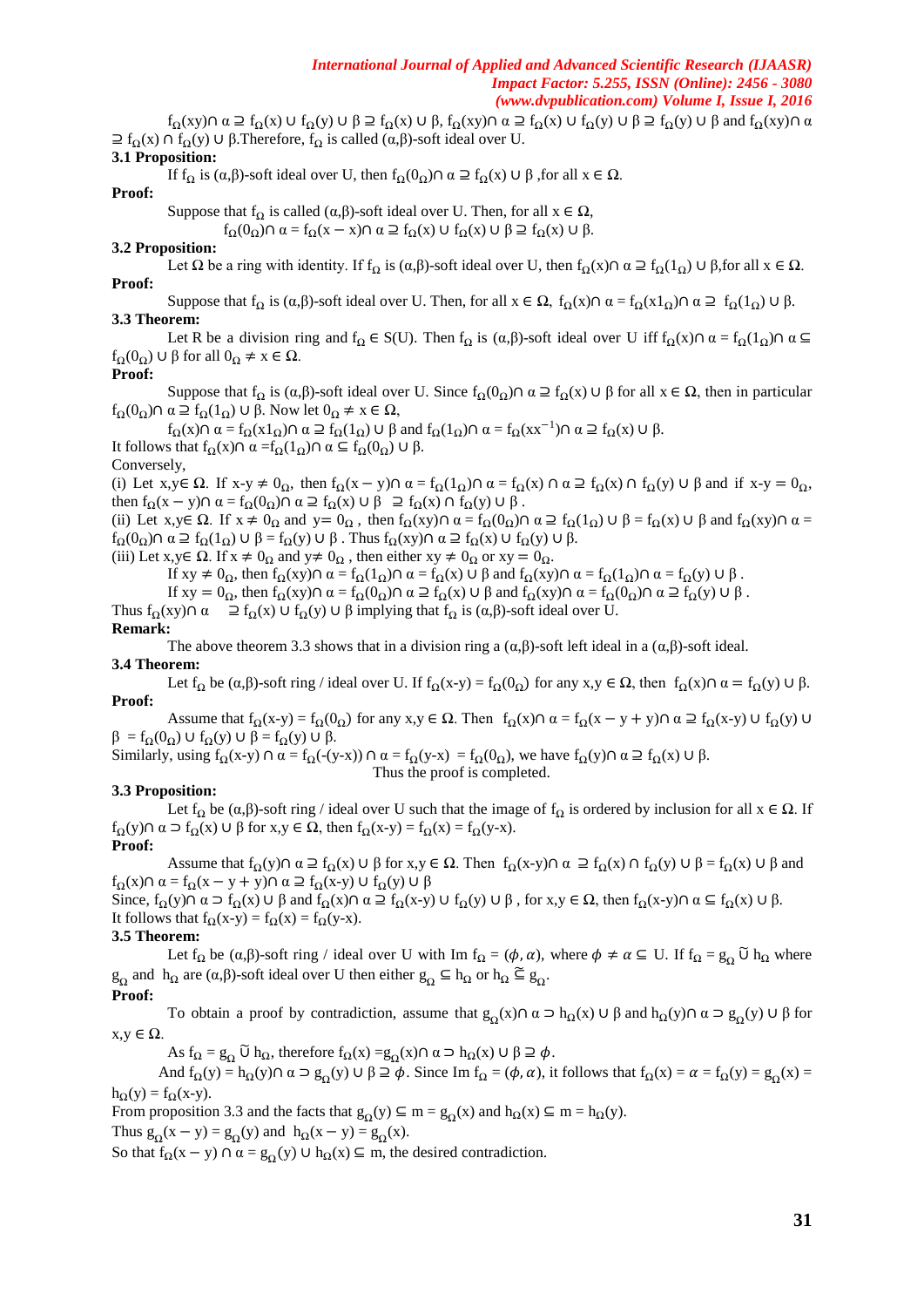# **4. Properties of Product of**  $(\alpha, \beta)$ **-Soft Ring and**  $(\alpha, \beta)$ **-Soft Ideal:**

**4.1 Theorem:** 

Let  $f_{\Omega}$  and  $f_{\chi}$  be two ( $\alpha, \beta$ )-soft rings over U. Then  $f_{\Omega} \wedge f_{\chi}$  is ( $\alpha, \beta$ )-soft ring over U.

## **Proof:**

Let 
$$
(x_1, y_1)
$$
,  $(x_2, y_2) \in \Omega \times \chi$ . Then  
\n $f_{\Omega \wedge \chi}((x_1, y_1) - (x_2, y_2)) \cap \alpha = f_{\Omega \wedge \chi}(x_1 - x_2, y_1 - y_2) \cap \alpha$   
\n $= f_{\Omega}(x_1 - x_2) \cap f_{\chi}(y_1 - y_2) \cap \alpha$   
\n $\supseteq (f_{\Omega}(x_1) \cap f_{\Omega}(x_2)) \cap (f_{\chi}(y_1) \cap f_{\chi}(y_2)) \cup \beta$   
\n $= ((f_{\Omega}(x_1) \cap f_{\chi}(y_1)) \cup \beta) \cap ((f_{\Omega}(x_2) \cap f_{\chi}(y_2)) \cup \beta)$   
\n $= f_{\Omega \wedge \chi}(x_1, y_1) \cap f_{\Omega \wedge \chi}(x_2, y_2) \cup \beta$   
\n $= f_{\Omega \wedge \chi}(x_1, y_1) \cap f_{\Omega \wedge \chi}(x_2, y_2) \cap \alpha$   
\n $= f_{\Omega}(x_1x_2) \cap f_{\chi}(y_1y_2) \cap \alpha$   
\n $= (f_{\Omega}(x_1) \cap f_{\Omega}(x_2)) \cap (f_{\chi}(y_1) \cap f_{\chi}(y_2)) \cup \beta$   
\n $= ((f_{\Omega}(x_1) \cap f_{\chi}(y_1)) \cup \beta) \cap ((f_{\Omega}(x_2) \cap f_{\chi}(y_2)) \cup \beta)$   
\n $= f_{\Omega \wedge \chi}(x_1, y_1) \cap f_{\Omega \wedge \chi}(x_2, y_2) \cup \beta$   
\n $= f_{\Omega \wedge \chi}(x_1, y_1) \cap f_{\Omega \wedge \chi}(x_2, y_2) \cup \beta$ 

Therefore,  $f_{\Omega} \wedge f_{\chi}$  is  $(\alpha, \beta)$ -soft ring over U. Note that  $f_{\Omega} \vee f_{\chi}$  is not  $(\alpha, \beta)$ -soft ring over U.

## **4.1 Example:**

Assume that  $U = S_3$  is the universal set. Let  $\Omega = Z_5$  and  $\chi = \begin{cases} \begin{pmatrix} a & a \\ b & b \end{pmatrix} \end{cases}$  $\begin{pmatrix} a & b \\ b & b \end{pmatrix}$  / a, b  $\in Z_2$ , 2 × 2 matrices with Z*5* terms, be sets of parameters.

We define  $(\alpha, \beta)$ -soft ring f<sub>Q</sub> over U= S<sub>3</sub> by  $f_{\Omega}(0) = S_3$ ,  $f_{\Omega}(1) = \{ (1), (1 \ 2), (1 \ 3 \ 2) \}, f_{\Omega}(2) = \{ (1), (1 \ 2), (1 \ 2 \ 3), (1 \ 3 \ 2) \},$  $f_{\Omega}(3) = \{ (1), (1\ 2), (1\ 2\ 3), (1\ 3\ 2) \}, f_{\Omega}(4) = \{ (1), (1\ 2), (1\ 3\ 2) \}$ We define  $(\alpha, \beta)$ -soft ring  $f_\gamma$  over  $U = S_3$  by  $f_{\chi}$  $\begin{pmatrix} 0 & 0 \\ 0 & 0 \end{pmatrix}$  $\begin{pmatrix} 0 & 0 \\ 0 & 0 \end{pmatrix}$  = S<sub>3</sub>, f<sub>x</sub>  $\begin{pmatrix} 0 & 0 \\ 1 & 1 \end{pmatrix}$  $\begin{bmatrix} 0 & 0 \\ 1 & 1 \end{bmatrix}$  = { (1), (1 2), (1 3 2) },  $f_{\chi}$   $\begin{bmatrix} 1 & 1 \\ 0 & 0 \end{bmatrix}$  $\begin{bmatrix} 1 & 1 \\ 0 & 0 \end{bmatrix}$  = { (1), (1 3), (1 3 2) },  $f_{\chi}$   $\begin{bmatrix} 1 & 1 \\ 1 & 1 \end{bmatrix}$  $\begin{bmatrix} 1 & 1 \\ 1 & 1 \end{bmatrix}$  = { (1), (1 2 3), (1 3 2) }.

Then  $f_{\Omega} \vee f_{\chi}$  is  $(\alpha, \beta)$ -soft ring over U.

## **4.2 Theorem:**

Let  $f_{\Omega}$  and  $f_{\chi}$  be two ( $\alpha, \beta$ )-soft ideals over U. Then  $f_{\Omega} \wedge f_{\chi}$  is ( $\alpha, \beta$ )-soft ideal over U.

## **Proof:**

We showed that if  $f_{\Omega}$  and  $f_{\chi}$  are two ( $\alpha, \beta$ )-soft rings over U. Then  $f_{\Omega} \wedge f_{\chi}$  is ( $\alpha, \beta$ )-soft ring over U in the previous theorem. Let  $(x_1, y_1)$ ,  $(x_2, y_2) \in \Omega \times \chi$ . Then,

$$
f_{\Omega \wedge \chi}((x_1, y_1) (x_2, y_2)) \cap \alpha = f_{\Omega \wedge \chi}(x_1x_2, y_1y_2) \cap \alpha = f_{\Omega}(x_1x_2) \cap f_{\chi}(y_1y_2) \cap \alpha
$$
  
\n
$$
\supseteq f_{\Omega}(x_1) \cap f_{\chi}(y_1) \cup \beta = f_{\Omega \wedge \chi}(x_1, y_1)
$$
  
\nAnd 
$$
f_{\Omega \wedge \chi}((x_1, y_1) (x_2, y_2)) \cap \alpha = f_{\Omega \wedge \chi}(x_1x_2, y_1y_2) \cap \alpha = f_{\Omega}(x_1x_2) \cap f_{\chi}(y_1y_2) \cap \alpha
$$
  
\n
$$
\supseteq f_{\Omega}(x_2) \cap f_{\chi}(y_2) \cup \beta = f_{\Omega \wedge \chi}(x_2, y_2)
$$

Therefore,  $f_{\Omega} \wedge f_{\chi}$  is  $(\alpha, \beta)$ -soft ideal over U. Note that  $f_{\Omega} \vee f_{\chi}$  is not  $(\alpha, \beta)$ -soft ideal over U. **4.3 Theorem:** 

Let  $f_{\Omega}$  and  $g_{\Omega}$  be two ( $\alpha$ , $\beta$ )-soft rings over U. Then  $f_{\Omega}$   $\tilde{\Omega}$   $g_{\Omega}$  is ( $\alpha$ , $\beta$ )-soft ring over U.

**Proof:** 

Let  $x,y \in \Omega$ . Then,  $(f_{\Omega} ∩ g_{\Omega}) (x-y) ∩ α = f_{\Omega}(x-y) ∩ g_{\Omega}(x-y) ∩ α ≥ (f_{\Omega}(x) ∩ f_{\Omega}(y) ∪ β) ∩ (g_{\Omega}(x) ∩ g_{\Omega}(y) ∪ β)$ = (f<sub>Ω</sub>(x) ∩ g<sub>Ω</sub>(x) ∪ β) ∩ (f<sub>Ω</sub>(y) ∩ g<sub>Ω</sub>(y) ∪ β) =  $(f_{\Omega} \cap g_{\Omega})$  (x)  $\cap (f_{\Omega} \cap g_{\Omega})$  (y)  $\cup \beta$ .  $(f_\Omega \widetilde{\cap} g_\Omega)(xy) \cap \alpha = f_\Omega(xy) \cap g_\Omega(xy) \cap \alpha \supseteq (f_\Omega(x) \cap f_\Omega(y) \cup \beta) \cap (g_\Omega(x) \cap g_\Omega(y) \cup \beta)$ = (f<sub>Ω</sub>(x) ∩ g<sub>Ω</sub>(x) ∪ β) ∩ (f<sub>Ω</sub>(y) ∩ g<sub>Ω</sub>(y) ∪ β) =  $(f_{\Omega} \cap g_{\Omega})$  (x)  $\cap (f_{\Omega} \cap g_{\Omega})$  (y)  $\cup \beta$ .

Therefore,  $f_{\Omega} \tilde{\cap} g_{\Omega}$  is  $(\alpha, \beta)$ -soft ring over U.

## **4.4 Theorem:**

Let  $f_{\Omega}$  and  $g_{\Omega}$  be two  $(\alpha, \beta)$ -soft ideals over U. Then  $f_{\Omega} \cap g_{\Omega}$  is  $(\alpha, \beta)$ -soft ideal over U. **Proof:**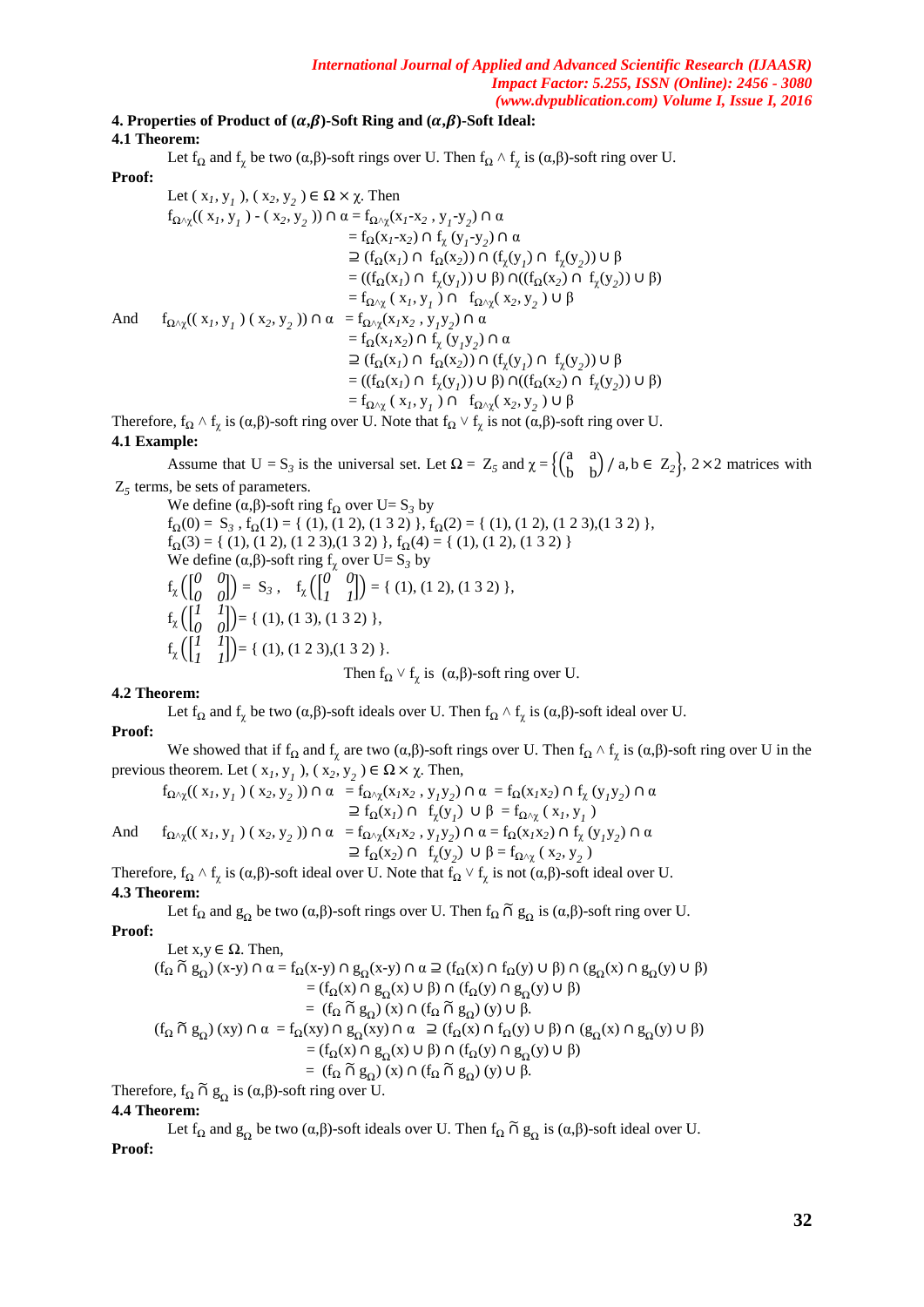In the above theorem 4.1, we showed that  $f_{\Omega}$  and  $g_{\Omega}$  are two ( $\alpha, \beta$ )-soft rings over U, Then  $f_{\Omega} \cap g_{\Omega}$  is ( $\alpha, \beta$ )-soft ring over U.

Let  $x, y \in \Omega$ . Then,

$$
(f_{\Omega} \cap g_{\Omega})(xy) \cap \alpha = f_{\Omega}(xy) \cap g_{\Omega}(xy) \cap \alpha \quad \supseteq f_{\Omega}(x) \cap g_{\Omega}(x) \cup \beta
$$

$$
= (f_{\Omega} \cap g_{\Omega})(x) \cup \beta
$$

And  $(f_{\Omega} \cap g_{\Omega})$  (xy)  $\cap \alpha = f_{\Omega}(xy) \cap g_{\Omega}(xy) \cap \alpha \supseteq (f_{\Omega}(x) \cap f_{\Omega}(y) \cup \beta) \cap (g_{\Omega}(x) \cap g_{\Omega}(y) \cup \beta)$ 

 $=(f_{\Omega} \widetilde{\cap} g_{\Omega})(x) \cap (f_{\Omega} \widetilde{\cap} g_{\Omega})(y) \cup \beta$ 

Therefore,  $f_{\Omega} \cap g_{\Omega}$  is  $(\alpha, \beta)$ -soft ideal over U.

## **5. Homomorphisms of**  $(\alpha, \beta)$ **-Soft Ring and**  $(\alpha, \beta)$ **-Soft Ideal:**

## **5.1 Theorem:**

Let f<sub>Q</sub> be ( $\alpha$ ,β)-soft ring over U and 'h' be a surjective homomorphism from  $\Omega$  to  $\gamma$ . Then h(f<sub>Q</sub>) is a (α,β)-soft ring over U.

## **Proof:**

Since 'h' is a surjective homomorphism from  $\Omega$  to  $\chi$ , there exist  $x, y \in \Omega$  such that u=h(x) and v=h(y) for all u,v ∈ χ. Then

 $(h(f_{\Omega}))$ (u-v)  $\cap \alpha = \cup \{f_{\Omega}(z) \cap \alpha, z \in \Omega, h(z) = u - v\}$  $=$   $\cup$  {f<sub>Ω</sub>(x - y)  $\cap$   $\alpha$ ; x, y  $\in$  Ω, u = h(x), v = h(y)}  $\supseteq$  ∪ {f<sub>Ω</sub>(x) ∩ f<sub>Ω</sub>(y) ∪ β; x, y ∈ Ω, u = h(x), v = h(y)} =  $\{U \{f_{\Omega}(x); x \in \Omega, u = h(x)\}\} \cap \{U \{f_{\Omega}(y); y \in \Omega, v = h(y)\}\} U \beta$  $=$  (h(f<sub>O</sub>))(u)  $\cap$ (h(f<sub>O</sub>))(v)  $\cup \beta$ And ,  $(h(f<sub>O</sub>))(uv) \cap \alpha = \cup \{f<sub>O</sub>(z) \cap \alpha, z \in \Omega, h(z) = uv\}$  $= U \{f_{\Omega}(xy) \cap \alpha : x, y \in \Omega, u = h(x), v = h(y)\}\$  $\supseteq$  ∪ {f<sub>Ω</sub>(x) ∩ f<sub>Ω</sub>(y) ∪  $\beta$ ; x, y ∈ Ω, u = h(x), v = h(y)} =  $\{U \{f_{\Omega}(x); x \in \Omega, u = h(x)\}\} \cap \{U \{f_{\Omega}(y); y \in \Omega, v = h(y)\}\} U \beta$  $=$  (h(f<sub>Ω</sub>))(u)  $\cap$ (h(f<sub>Ω</sub>))(v)  $\cup \beta$ 

Hence,  $h(f_{\Omega})$  is a  $(\alpha, \beta)$ -soft ring over U.

## **5.2 Theorem:**

Let f<sub>Q</sub> be ( $\alpha$ ,β)-soft ideal over U and 'h' be a surjective homomorphism from  $\Omega$  to  $\gamma$ . Then h(f<sub>Q</sub>) is a (α,β)-soft ideal over U.

#### **Proof:**

We know that h(f<sub>Q</sub>) is a  $(\alpha, \beta)$ -soft ring over U, under these conditions as shown in the above theorem. Suppose that u=h(x) and v=h(y) for some  $x, y \in \Omega$  such that  $u, v \in \chi$ . Then

 $(h(f<sub>O</sub>))(uv) \cap \alpha = \cup \{f<sub>O</sub>(z) \cap \alpha, z \in \Omega, h(z) = uv\}$  $=$   $\cup$  {f<sub>Ω</sub>(xy)  $\cap$   $\alpha$ ; x, y  $\in$  Ω, u = h(x), v = h(y)}  $\supseteq$   $\cup$  {f<sub>Ω</sub>(x)  $\cup$  β; x  $\in$  Ω, u = h(x)}  $=$  (h(f<sub>Ω</sub>))(u) and

 $(h(f<sub>O</sub>))(uv) \cap \alpha = \cup \{f<sub>O</sub>(z) \cap \alpha, z \in \Omega, h(z) = uv\}$  $=$   $\cup$  {f<sub>Q</sub>(xy)  $\cap$   $\alpha$ ; x, y  $\in$   $\Omega$ ,  $u$  = h(x),  $v$  = h(y)}  $\supseteq$  U {f<sub>o</sub>(y) U  $\beta$ ; y  $\in \Omega$ , y = h(y)}  $=$  (h(f<sub>O</sub>))(y) Hence,  $h(f_0)$  is a  $(\alpha, \beta)$ -soft ideal over U.

**5.3 Theorem:** 

Let  $f_\chi$  be  $(\alpha, \beta)$ -soft ring over U and 'h' be a homomorphism from  $\Omega$  to  $\chi$ . Then  $h^{-1}(f_\chi)$  is a  $(\alpha, \beta)$ -soft ring over U.

**Proof:** 

Let  $x, y \in \Omega$ . Then  $h^{-1}(f_\chi)(x-y)$  ∩ α =  $f_\chi(h(x-y))$  ∩ α =  $f_\chi(h(x)-h(y))$  ∩ α  $\supseteq f_\chi(h(x)) \cap f_\chi(h(y)) \cup \beta = h^{-1}(f_\chi)(x) \cap h^{-1}(f_\chi)(y) \cup \beta$  and, h<sup>-1</sup>(f<sub>χ</sub>) (xy) ∩ α = f<sub>χ</sub> (h(xy)) ∩ α = f<sub>χ</sub> (h(x)h(y)) ∩ α  $\supseteq f_\chi(h(x))$  ∩  $f_\chi(h(y))$  ∪ β = h<sup>-1</sup>(f<sub>χ</sub>) (x) ∩ h<sup>-1</sup>(f<sub>χ</sub>) (y) ∪ β

Hence,  $h^{-1}(f_\chi)$  is a  $(\alpha, \beta)$ -soft ring over U.

## **5.4 Theorem:**

Let  $f_\chi$  be  $(\alpha, \beta)$ -soft ideal over U and 'h' be a homomorphism from  $\Omega$  to  $\chi$ . Then  $h^{-1}(f_\chi)$  is a  $(\alpha, \beta)$ -soft ideal over U.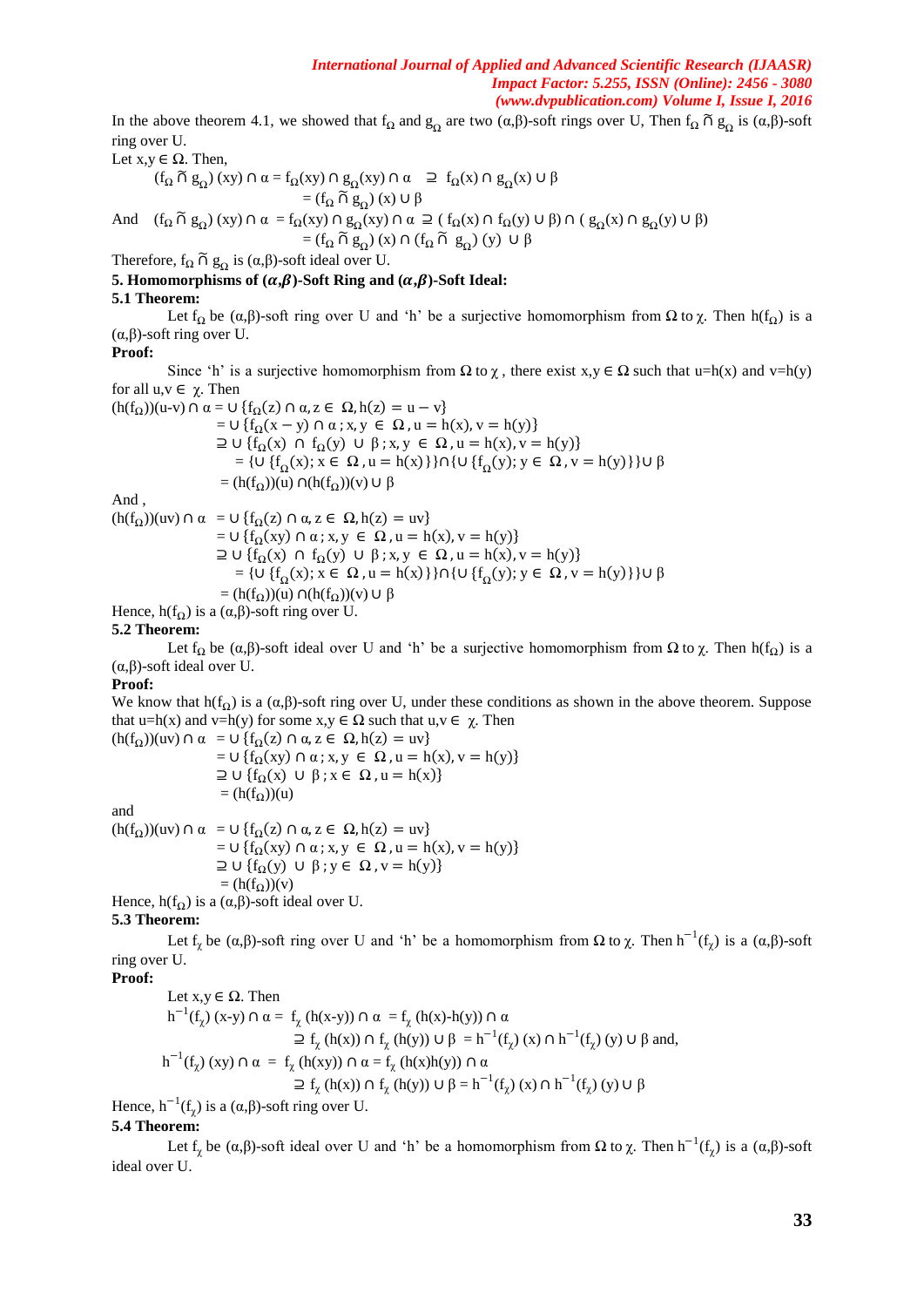## **Proof:**

We know that  $h^{-1}(f_\chi)$  is a  $(\alpha, \beta)$ -soft ring over U, under these conditions as shown in the above theorem 5.3. Then for all x,y ∈ Ω, h<sup>-1</sup>(f<sub>χ</sub>) (xy) ∩ α = f<sub>χ</sub> (h(xy)) ∩ α ⊇ f<sub>χ</sub> (h(x)) ∪ β = h<sup>-1</sup>(f<sub>χ</sub>) (x) ∪ β And

$$
h^{-1}(f_{\chi}) (xy) \cap \alpha = f_{\chi} (h(xy)) \cap \alpha \supseteq f_{\chi} (h(y)) \cup \beta = h^{-1}(f_{\chi}) (y) \cup \beta
$$
  
Hence,  $h^{-1}(f_{\chi})$  is a  $(\alpha, \beta)$ -soft ideal over U.

### **5.1 Definition:**

Let  $\Omega$  be a ring and  $f_{\Omega}$ ,  $g_{\Omega}$   $\in S(U)$ . Then  $f_{\Omega} \nightharpoondown f_{\Omega}$ ,  $-f_{\Omega}$ ,  $f_{\Omega}g_{\Omega}$   $\in S(U)$  are defined as follows;  $(f_{\Omega} \mp g_{\Omega})$  (x)  $\cap$   $\alpha$  = U{ $f_{\Omega}(y)$   $\cap$   $g_{\Omega}(z)$  U  $\beta$  / y,  $z \in \Omega$ ,  $y \mp z = x$ }  $(-f<sub>Ω</sub>)$  (x) ∩  $α = f<sub>Ω</sub>(-x) ∪ β$  $(f_{\Omega}g_{\Omega})$  (x)  $\cap$   $\alpha = \cup \{f_{\Omega}(y) \cap g_{\Omega}(z) \cup \beta / y, z \in \Omega, yz = x\}$  for all  $x \in \Omega$ .

 $f_{\Omega} + g_{\Omega}$ ,  $f_{\Omega} - g_{\Omega}$ ,  $f_{\Omega}g_{\Omega}$  are called sum, difference and product of  $f_{\Omega}$  and  $g_{\Omega}$ , respectively, and  $-f_{\Omega}$  is called the negative of  $f_{\Omega}$ .

## **5.5 Theorem:**

Let  $\Omega$  be a ring and  $f_{\Omega}, g_{\Omega}, h_{\Omega} \in S(U)$ . Then  $f_{\Omega}(g_{\Omega} + h_{\Omega}) \subseteq (f_{\Omega}g_{\Omega} + f_{\Omega}h_{\Omega})$ .

#### **Proof:**

Assume that  $w \in \Omega$  and  $u, v \in \Omega$  such that uv=w. Then  $f_{\Omega}(g_{\Omega} + h_{\Omega})(w) = \cup \{f_{\Omega}(u) \cap (g_{\Omega} + h_{\Omega})(v) / u, v \in \Omega, uv=w\}$  and  $f_{\Omega}(u) \cap (g_{\Omega} + h_{\Omega})(v) = f_{\Omega}(u) \cap \{U\{g_{\Omega}(y) \cap h_{\Omega}(z) / y, z \in \Omega, y+z=v\}$  $=$  U {(f<sub>Ω</sub>(u) ∩ g<sub>Ω</sub>(y)) ∩ (f<sub>Ω</sub>(u) ∩ h<sub>Ω</sub>(z)) / y,z∈ Ω , y+z=v} = ∪ { $(f_{\Omega}(u) \cap g_{\Omega}(y)) \cap (f_{\Omega}(u) \cap h_{\Omega}(z)) / y$ , z∈  $\Omega$ , uy+uz=uv}  $\subseteq$   $\cup$  { $(f_{\Omega}g_{\Omega})$ (uy)  $\cap$   $(f_{\Omega}h_{\Omega})$ (uz)) / y,z $\in$   $\Omega$  , uy+uz=uv}  $= (f_{\Omega}g_{\Omega} + f_{\Omega}h_{\Omega})(w)$ 

Thus  $f_{\Omega}(g_{\Omega} + h_{\Omega})(w) \subseteq (f_{\Omega}g_{\Omega} + f_{\Omega}h_{\Omega})(w)$  for all w∈R. Hence,  $f_{\Omega}(g_{\Omega} + h_{\Omega}) \subseteq (f_{\Omega}g_{\Omega} + f_{\Omega}h_{\Omega})$ . **5.6 Theorem:**

Let  $f_{\Omega}$  is  $(\alpha, \beta)$ -soft right ideal and  $g_{\chi}$  is  $(\alpha, \beta)$ -soft left ideal over U. Then  $f_{\chi}g_{\chi} \subseteq f_{\chi} \cap g_{\chi}$ .

#### **Proof:**

If  $(f_\chi g_\chi)(x) = \emptyset$ , then it is clear that  $f_\chi g_\chi \subseteq f_\chi \cap g_\chi$ . Suppose  $(f_{\chi}g_{\chi})(x) \neq \emptyset$  and  $(f_{\chi}g_{\chi})(x) = \cup \{f_{\chi}(y) \cap g_{\chi}(z) \cap \alpha / y, z \in \Omega, x=yz\}$ Since,  $f_{\Omega}$  is  $(\alpha, \beta)$ -soft right ideal and  $g_{\chi}$  is  $(\alpha, \beta)$ -soft left ideal over U, we have  $f_{\chi}(x) = f_{\chi}(yz) \cap \alpha \supseteq f_{\chi}(y) \cup \beta$  and  $g_{\chi}(x) = g_{\chi}(yz) \cap \alpha \supseteq g_{\chi}(z) \cup \beta$ . Hence  $(f_{\chi}g_{\chi})(x) \cap \alpha = \bigcup \{f_{\chi}(y) \cap g_{\chi}(z) \cap \alpha / y, z \in \Omega, x = yz\}$  $\subseteq f_\chi(x) \cap g_\chi(x) \cup \beta$  $= (f_x \widetilde{\cap} g_y)(x) \cup \beta$ Therefore,  $f_{\chi}g_{\chi} \subseteq f_{\chi} \cap g_{\chi}$ .

#### **5.2 Definition:**

Let  $f_{\Omega}$  is ( $\alpha, \beta$ )-soft ring over U. Then centre-set of  $f_{\Omega}$ , denoted by  $\lambda f_{\Omega}$ , is defined as  $\lambda f_{\Omega} = \{x \in \Omega\}$ ;  $f_{\Omega}(x) = f_{\Omega}(0_{\Omega})$ .

## **5.7 Theorem:**

Let  $f_{\Omega}$  be a ( $\alpha, \beta$ )-soft ring over U. Then  $\lambda f_{\Omega}$  is a sub ring of  $\Omega$ .

#### **Proof:**

It is clear that  $0_{\Omega} \in \lambda f_{\Omega} \subseteq \Omega$ . Let  $x, y \in \lambda f_{\Omega}$ . Then we have  $f_{\Omega}(x) = f_{\Omega}(y) = f_{\Omega}(0_{\Omega})$ . It follows that ,  $f_{\Omega}(x-y)$   $\cap \alpha \supseteq f_{\Omega}(x)$   $\cap$   $f_{\Omega}(y)$   $\cup \beta = f_{\Omega}(0_{\Omega})$   $\cap$   $f_{\Omega}(0_{\Omega})$   $\cup \beta = f_{\Omega}(0_{\Omega})$ And  $f_{\Omega}(xy) \cap \alpha \supseteq f_{\Omega}(x) \cap f_{\Omega}(y) \cup \beta = f_{\Omega}(0_{\Omega}) \cap f_{\Omega}(0_{\Omega}) \cup \beta$  $= f_Ω(0_Ω)$  implying that x – y, xy ∈  $λf_Ω$ . Therefore,  $λf_Ω$  is a sub ring of  $Ω$ .

# **5.8 Theorem:**

Let  $f_{\Omega}$  be a  $(\alpha, \beta)$ -soft ideal over U. Then  $\lambda f_{\Omega}$  is a ideal of  $\Omega$ .

#### **Proof:**

The proof can be made by using theorem 5.7

#### **5.9 Theorem:**

Let  $f_{\Omega}$  be a  $(\alpha, \beta)$ -soft ring over U and  $t \subseteq f_{\Omega}(0_{\Omega})$ . Then  $f_{\Omega}^{t}$  is a sub ring of  $\Omega$ .

#### **Proof:**

It is clear that  $0_{\Omega} \in f_{\Omega}^{\dagger} \subseteq \Omega$ . Let  $x, y \in f_{\Omega}^{\dagger}$ , then  $f_{\Omega}(x) \supseteq t$  and  $f_{\Omega}(y) \supseteq t$ . z